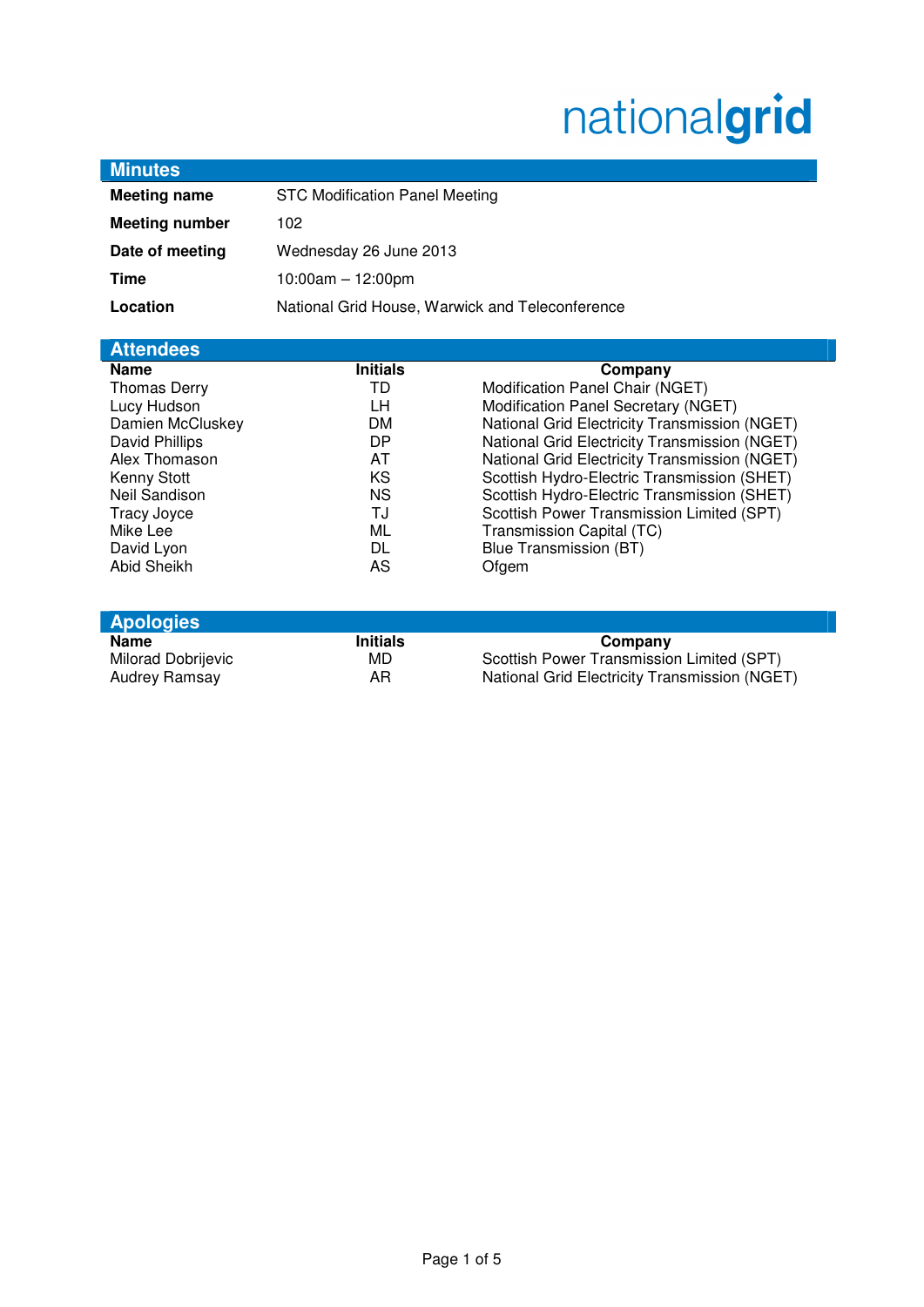# **1 Introductions/Apologies for Absence**

2862. Apologies were received from Milorad Dobrijevic (SPT) and Audrey Ramsay (NGET).

## **2 Approval of Minutes from the last meeting**

2863. The minutes from the last STC Modification Panel held on 26 June 2013 are to be updated with revised wording below. NGET to arrange publication of the minutes on the National Grid website.

#### • **Minute 2831**

Should read '2013' instead of '2012'

#### • **Minute 2834, bullet 2**

Should read '….after its decision by the Panel.' instead of '….after its recommendation by the Panel<sup>'</sup>

#### • **Minute 2846**

Should read '….Modification Proposals to amend….' instead of '….Modification Proposals to amended….'

#### • **Minute 2853**

Should read '….European 'experts' from the STC parties may…..' instead of '….European 'experts' may….'

#### • **Minute 2859**

Should read 'AS noted the impacts from the European Network Codes…..' instead of 'AS noted that impacts on other Codes including the European Network Codes….'

#### • **Minute 2859**

Should read '….may be arranged to discuss the paper further.' instead of '….may be arranged to discuss further.'

# **Action: NGET (LH)**

#### **3 Review of Actions**

2864. **Minute 2727:** LH informed the Panel that some of the other Codes hold photographs of their respective Panels on the NGET website. To ensure consistency, the STC Panel agreed that this was also sensible for the STC. LH arranged photos at face to face Panel meeting in April 2013 and Panel to ensure any outstanding photographs are sent electronically to LH by next STC Modification Panel on 24 July 2013.

#### **Action: ALL**

2865. **Minute 2824:** MD confirmed that the Network Access Policies (NAP) has been submitted to Ofgem and will be circulated once approved.

#### **Action: SPT (MD)**

**All other actions are either completed or were discussed under the relevant agenda items**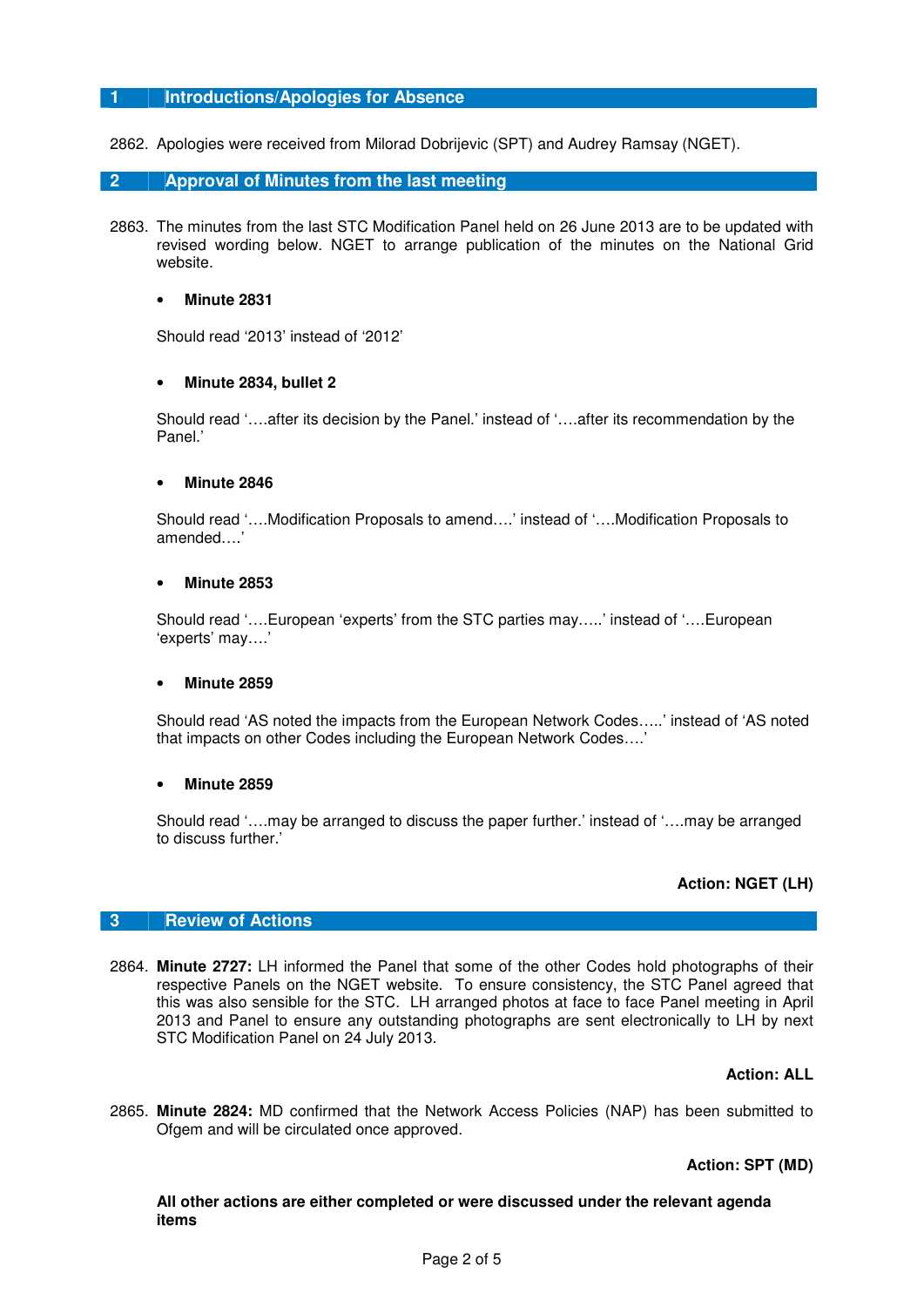# **4 Modification Proposals**

#### **CM050 – CM054 'Code Governance Review Phase 2'**

- 2866. DM asked the Panel for any final comments on the Modification Proposals and advised that, as per the timetable, it is anticipated that the Initial Amendment Report, together with proposed legal text, will be submitted to the July 2013 Modification Panel meeting.
- 2867. AS highlighted it is important that the intent of the legal text is consistent with the recent licence changes. AS also noted that if the Panel feel a formal or informal working group is required to review the proposals, it would be useful to raise this early in the modification process.

## **5 Evaluation Phase/Workgroup Updates**

2868. There were no Evaluation Phase/Workgroup Updates.

## **6 Evaluation Phase Reports**

2869. There were no Evaluation Phase Reports.

**7 Initial Modification Reports** 

2870. There were no Initial Modification Reports.

## **8 Proposed Modification Reports**

2871. There were no Proposed Modification Reports.

**9 Modification Reports** 

- 2872. There were no Modification Reports.
- **10 Pending Authority Decisions**
- 2873. There were no pending Authority Decisions.

#### **11 Authority Decisions**

**CA049 'Amendment to Section K to provide OFTOs with the capability to respond to Reactive Power Instructions within 2 minutes'** 

2874. TD confirmed that CA049 had been approved by the Authority on 11 June 2013 and implemented on 25 June 2013.

# **12 STC Procedures**

#### **PA066 – STCP19-3 Clarification of Transmission System Boundary Point registration with Elexon**

2875. DM confirmed that no further comments had been received on PA066, other than in relation to SHET's company name, and that STCP19-3 can now be circulated for sign off to all STC parties.

**Action: NGET (LH)** 

#### **PA069 – STCP13-1 & 14-1 OFTO Tariff Charging**

2876. DM advised that the procedure is being revised following feedback received from the STC parties and will be submitted to the July 2013 Modification Panel.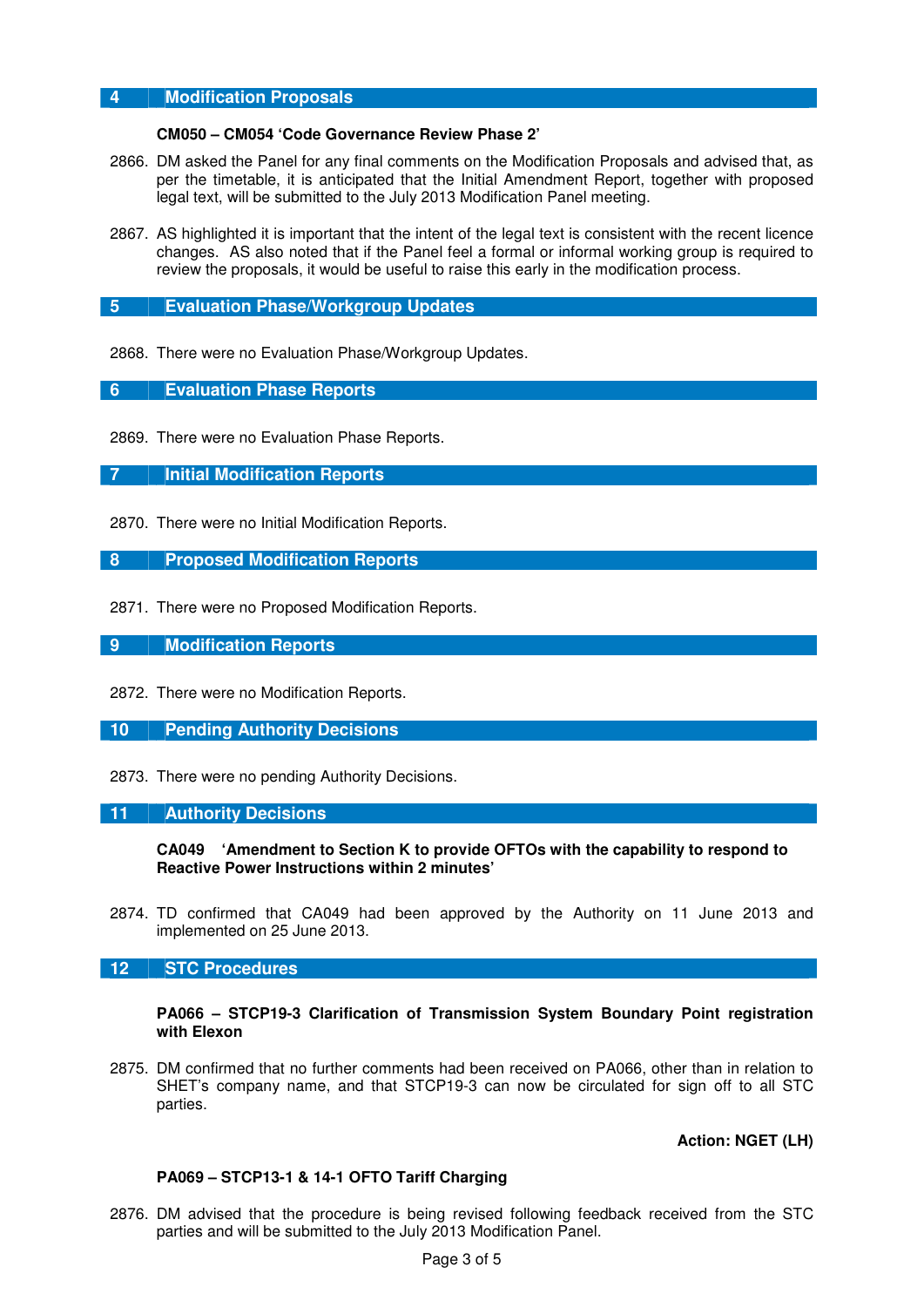# **PA070 – Update STCP04-6 to add IEC60870-5-101 Communication Protocol**

2877. TD confirmed that the changes to STCP04-6 and Appendix F of the Bilateral Connection Agreements (BCAs) are being drafted. The aim is to get STCP04-6 revised drafting to the July 2013 Modification Panel.

## **13 Offshore Regime**

2878. AS confirmed that an Offshore update had been circulated to the Panel by LH on 26 June 2013.

## **14 European Developments**

- 2879. TD confirmed that the ENTSO-E and ACER updates regarding the latest European developments had been circulated to the Panel by LH.
- 2880. TD advised that no TSO issues for discussion had been raised this month and that a reminder will continue to be circulated prior to each Modification Panel asking for any issues. SHET confirmed that their European expert would be Paul Neilson and SPT confirmed Alan Kelly as theirs.
- 2881. RW gave a presentation on European Network Codes implementation advising that this was an action resulting from the Joint European Standing Group (JESG) to present to all Code Panels. ML queried whether the Codes are law and RW confirmed that they will become European law and will then take precedence over existing GB law. If European law is breached this will result in a fine on the Government. RW advised that a proposal for a Cross Codes Co-ordination Implementation group is being developed and this is likely to be brought to the next STC Modification Panel meeting.

## **15 Impact of Other Code Modifications**

2882. **Minute 2443:** NGET agreed to circulate the Final Modification Report for Grid Code modification 'Offshore BMU Configurations' to the STC Modification Panel, following its publication. This will allow STC consideration of the findings. DM confirmed that the Grid Code consultation is awaiting final approval to go out to Industry Consultation.

#### **Action: NGET (DM)**

2883. **Minute 2446:** ML informed STC Modification Panel members that a Continuous Voltage Control paper was circulated to the Grid Code Review Panel (GCRP) which was informative. NGET agreed to keep the Modification Panel updated on the progress of the issue. At the May 2013 STC Modification Panel meeting, DM confirmed that an update was provided to the May 2013 GCRP and that following this, consequential changes to the STC are to be considered.

# **Action: NGET (DM)**

2884. It was noted that an Ofgem consultation on Transmission Owners' Proposed Network Access Policies had been issued. The consultation closes on 19 July 2013 and it was agreed that the Panel would review for any potential STC impacts.

# **Action: ALL (SPT, SHET, OFTOs, NGET)**

2885. LH will circulate a link to the Network Access Policies consultation to the Panel.

# **Action: NGET (LH)**

# **16 Reports from Sub Committees**

2886. The latest ChUG meeting took place on 13 June 2013, the minutes of which will be circulated to the Panel by LH. TJ confirmed that the ChUG chair is rotating from SPT to SHET from the next meeting on 26 September 2013.